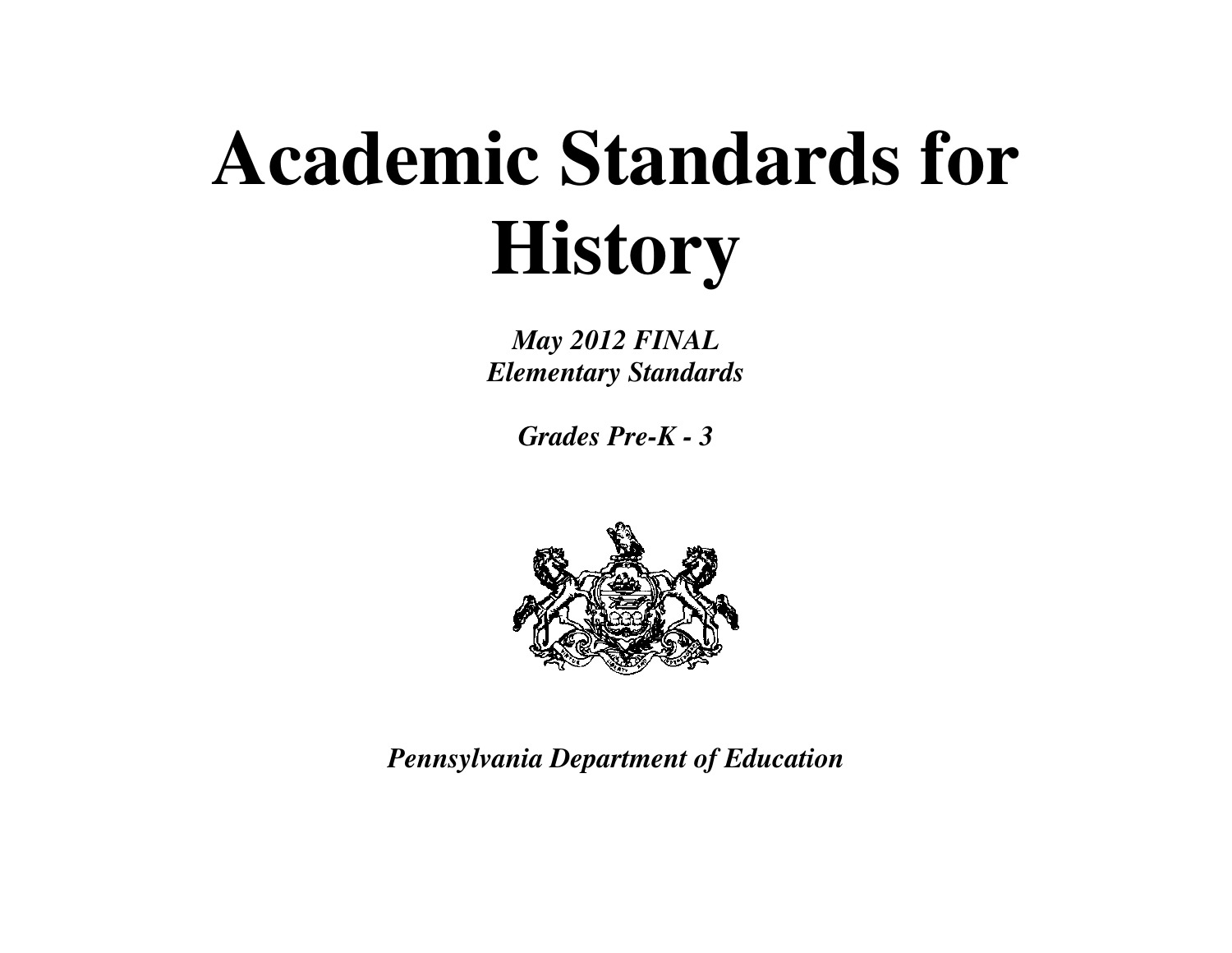#### **XXII. TABLE OF CONTENTS**

| Introduction                                              | XXIII |
|-----------------------------------------------------------|-------|
| THE ACADEMIC STANDARDS                                    |       |
|                                                           | 8.1   |
| A. Continuity and Change over Time                        |       |
| B. Fact / Opinion and Points of View                      |       |
| C. Research                                               |       |
|                                                           | 8.2   |
| A. Contributions of Individuals and Groups                |       |
| B. Historical Documents, Artifacts, and Historical Places |       |
| C. Impact of Continuity and Change on PA History          |       |
| D. Conflict and Cooperation                               |       |
|                                                           | 8.3   |
| A. Contributions of Individuals and Groups                |       |
| <b>B.</b> Historical Documents and Artifacts              |       |
| C. Impact of Continuity and Change on U.S. History        |       |
| D. Conflict and Cooperation                               |       |
|                                                           | 8.4   |
| A. Contributions of Individuals and Groups                |       |
| B. Historical Documents, Artifacts, and Sites             |       |
| C. Impact of Continuity and Change                        |       |
| D. Conflict and Cooperation                               |       |
|                                                           | XXIV  |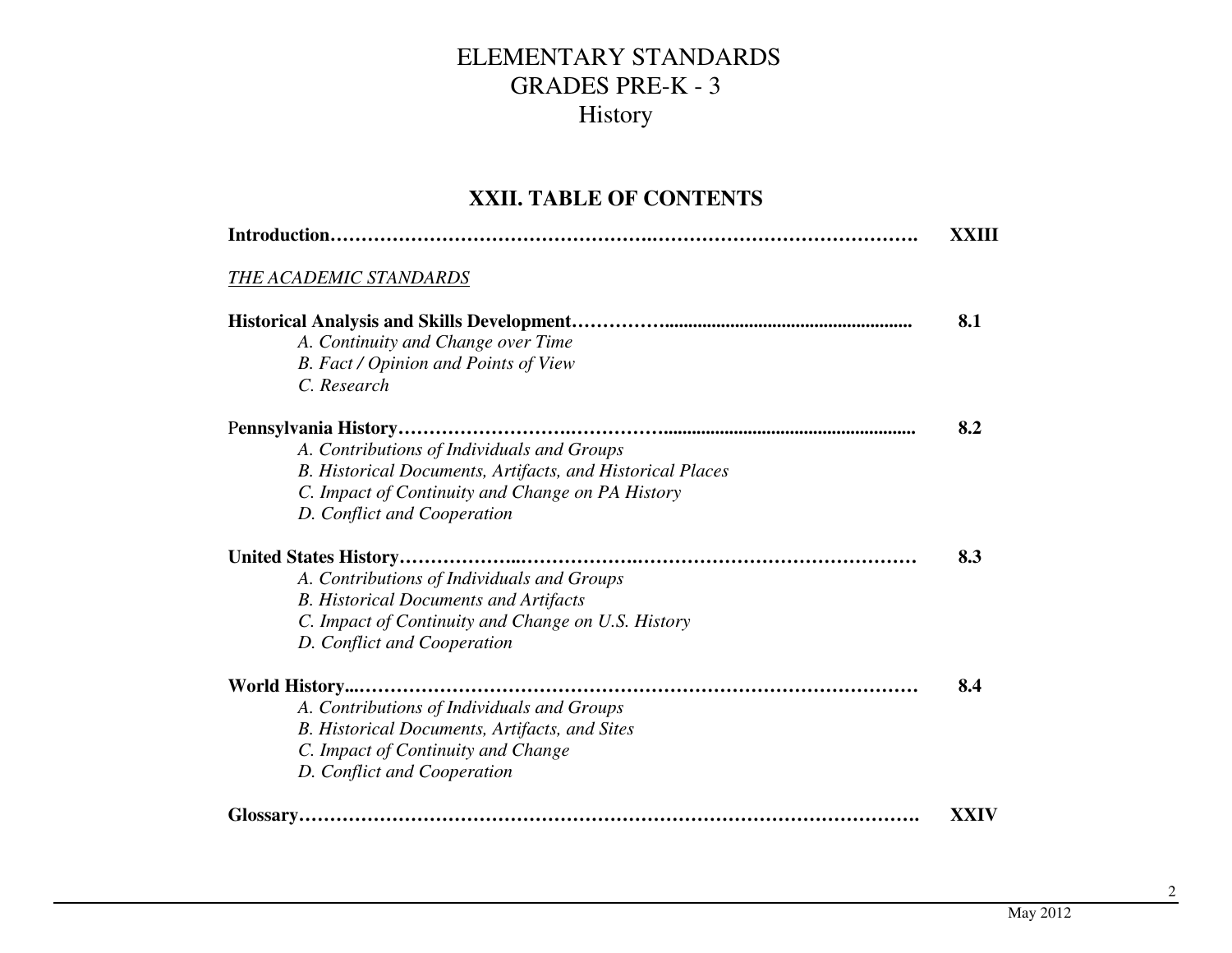#### **XXIII. INTRODUCTION**

This document includes Academic Standards for History that describes what students should know and be able to do in four areas:

- ◊8.1 Historical Analysis and Skills Development<br>8.2 Pennsylvania History
- ◊Pennsylvania History
- ◊8.3 United States History<br>8.4 World History
- ◊World History

The History Standards describe what students should know and be able to do at third through twelfth grade. They reflect an understanding of historical events and the application of historical thinking skills in viewing the human record. These academic standards provide an organizing content for schools.

To support the intent of the Public School Code and Chapter 4, this document creates four standard categories. The four standard categories were designed to meld historical thinking (8.1. Historical Analysis and Skills Development) with historical understanding (8.2. Pennsylvania History, 8.3. United States History, and 8.4. World History) to describe what students should know and be able to do.

Standard category 8.1. Historical Analysis and Skills Development provides the basis for learning the content within the other three standard categories. The intent of the history standards is to instill in each student an ability to develop historical comprehension, to evaluate historical interpretation and to understand and conduct historical research. One should not view these standards as a list of facts to recall, rather, as stated in the opening phrase to the Pennsylvania, United States and World standard categories, "Pennsylvania's public schools shall teach, challenge and support every student to realize his or her maximum potential and to acquire the knowledge and skills needed to analyze the interaction of cultural, economic, geographic, political and social relations."

These standards provide a history framework to permit every school and teacher to create planned instruction. The content within this document is general and does not represent a course or even a portion thereof. Every school is encouraged to move beyond these standards. These standards are merely a starting point for the study of history. Planned instruction to meet these standards is required; however, the methodology, resources, and time are neither recommended nor implied. Having established the need to move beyond recall, it is the intent of these standards to give students throughout Pennsylvania a common cultural literacy.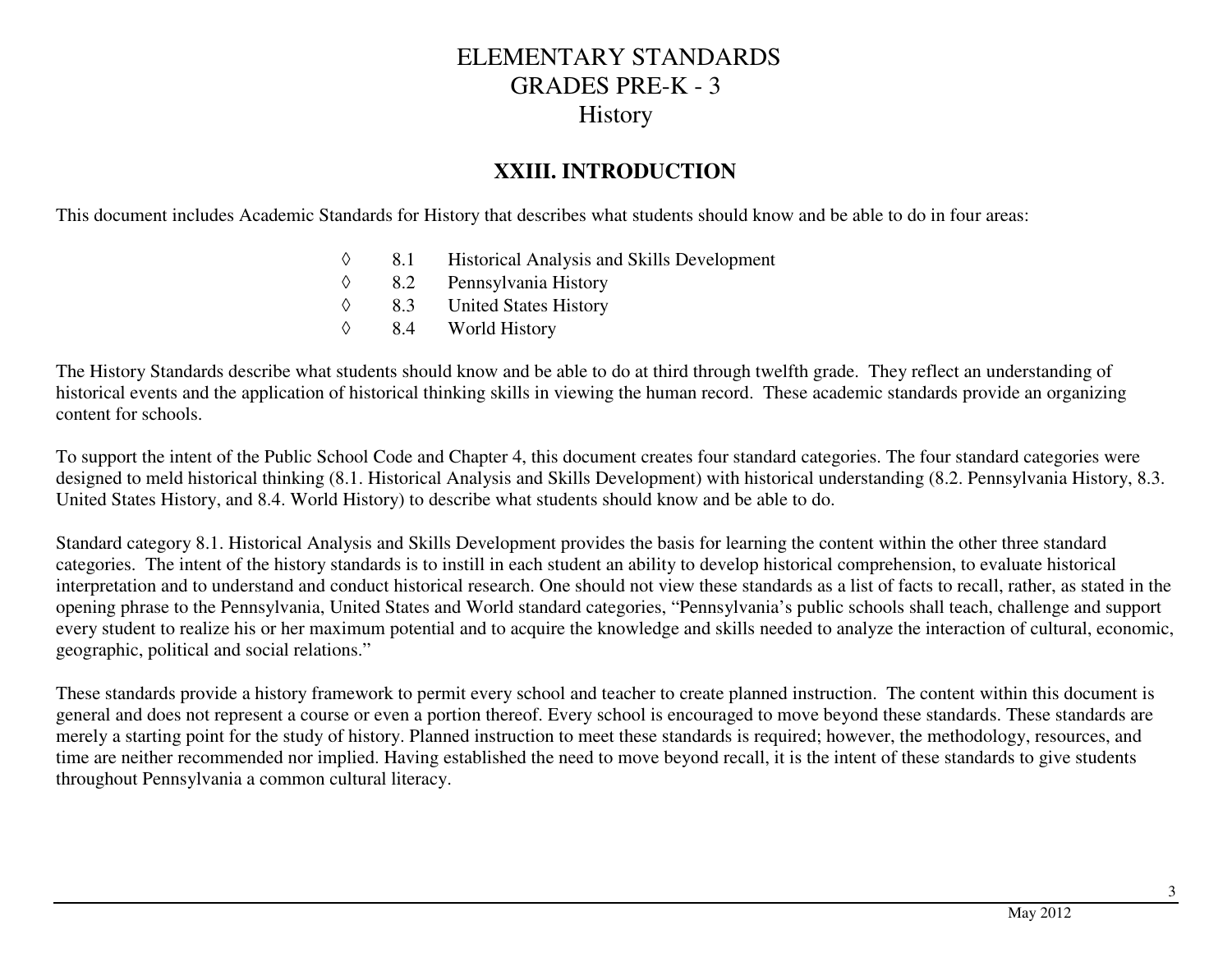Pennsylvania, United States, and World History standard categories use the same four standard statements to guide teachers in developing planned instruction. The four standard statements include the following: (a) social, political, cultural and economic contributions of groups and individuals; (b) historical documents, artifacts and places; (c) continuity and change; (d) conflict and cooperation among social groups and organizations. Some standard statements have bulleted items known as standard descriptors. The standard descriptors are items within the document to illustrate and enhance the standard statement. Each standard descriptor suggests content that may be addressed. These are not all encompassing and local planned instruction is not limited to these examples.

A glossary is included to assist the reader in understanding terminology contained in the standards.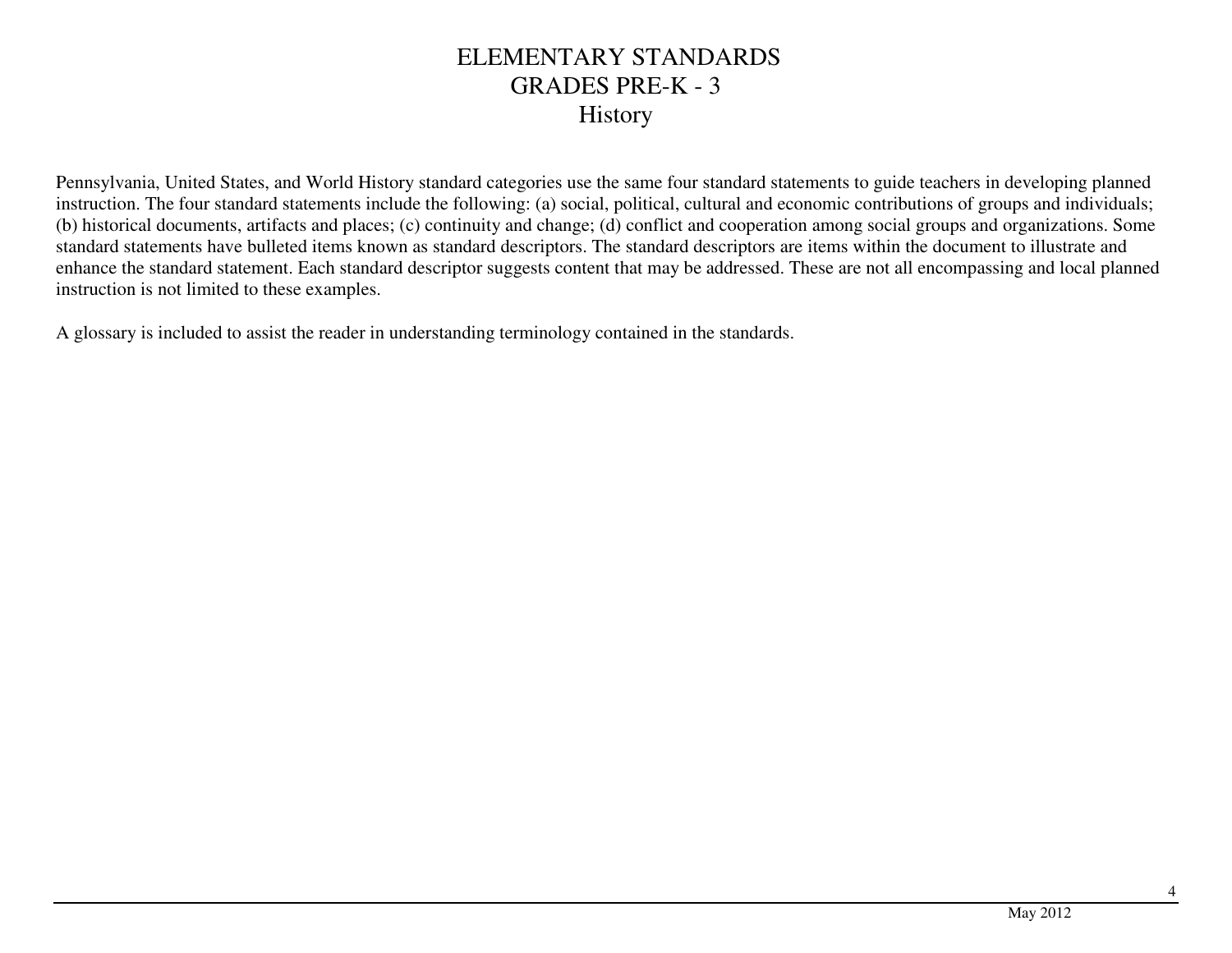#### **History**

#### **8.1. Historical Analysis and Skills Development**

*Historical Analysis and Skills Development are learned through and applied to the standards statements and their descriptors via Pennsylvania History (8.2.), United States History (8.3.), and World History (8.4.).*

| <b>GRADE PK</b><br>8.1.PK. | <b>GRADE K</b><br>0.1.N. | <b>GRADE 1</b><br>0.1.1. | <b>GRADE 2</b><br>0.1.2. | ADE 3<br>. <i>.</i><br>0.1.5. |
|----------------------------|--------------------------|--------------------------|--------------------------|-------------------------------|
|                            |                          |                          |                          |                               |

*Pennsylvania's public schools shall teach, challenge and support every student to realize his or her maximum potential and to acquire the knowledge and skills needed to:*

| and Change<br>Time<br>over<br>Continuity     | o<br>8.1.PK.A.<br>Identify a sequence of<br>events through a day.                                                   | 8.1.K.A.<br>Identify chronological<br>sequence through days,<br>weeks, months, and years<br>(calendar time). | 8.1.1.A.<br>Demonstrate an<br>understanding of chronology.            | 8.1.2.A.<br>Read and interpret<br>information on simple<br>timelines. | 8.1.3.A.<br>Identify the difference<br>between past, present and<br>future using timelines and/or<br>other graphic<br>representations.                 |
|----------------------------------------------|---------------------------------------------------------------------------------------------------------------------|--------------------------------------------------------------------------------------------------------------|-----------------------------------------------------------------------|-----------------------------------------------------------------------|--------------------------------------------------------------------------------------------------------------------------------------------------------|
| and<br><b>Points of View</b><br>Fact/Opinion | 8.1.PK.B.<br><b>Intentionally Blank</b>                                                                             | 8.1.K.B.<br>With guidance and support,<br>differentiate facts from<br>opinions as related to an<br>event.    | 8.1.1.B.<br>Identify a problem or<br>dilemma surrounding an<br>event. | 8.1.2.B.<br>Identify documents relating<br>to an event.               | 8.1.3.B.<br>Identify fact, opinion,<br>multiple points of view, and<br>primary sources as related<br>to historical events.                             |
| Research                                     | 8.1.PK.C.<br>Understand that information<br>comes from many sources<br>such as books, computers,<br>and newspapers. | 8.1.K.C.<br>Explain how to locate<br>information in a source.                                                | 8.1.1.C.<br>Identify sources of historical<br>information.            | 8.1.2.C.<br>Apply sources of historical<br>information.               | 8.1.3.C.<br>Conduct teacher guided<br>inquiry on assigned topics<br>using specified historical<br>sources. (Reference RWSL<br>Standard 1.8.3 Research) |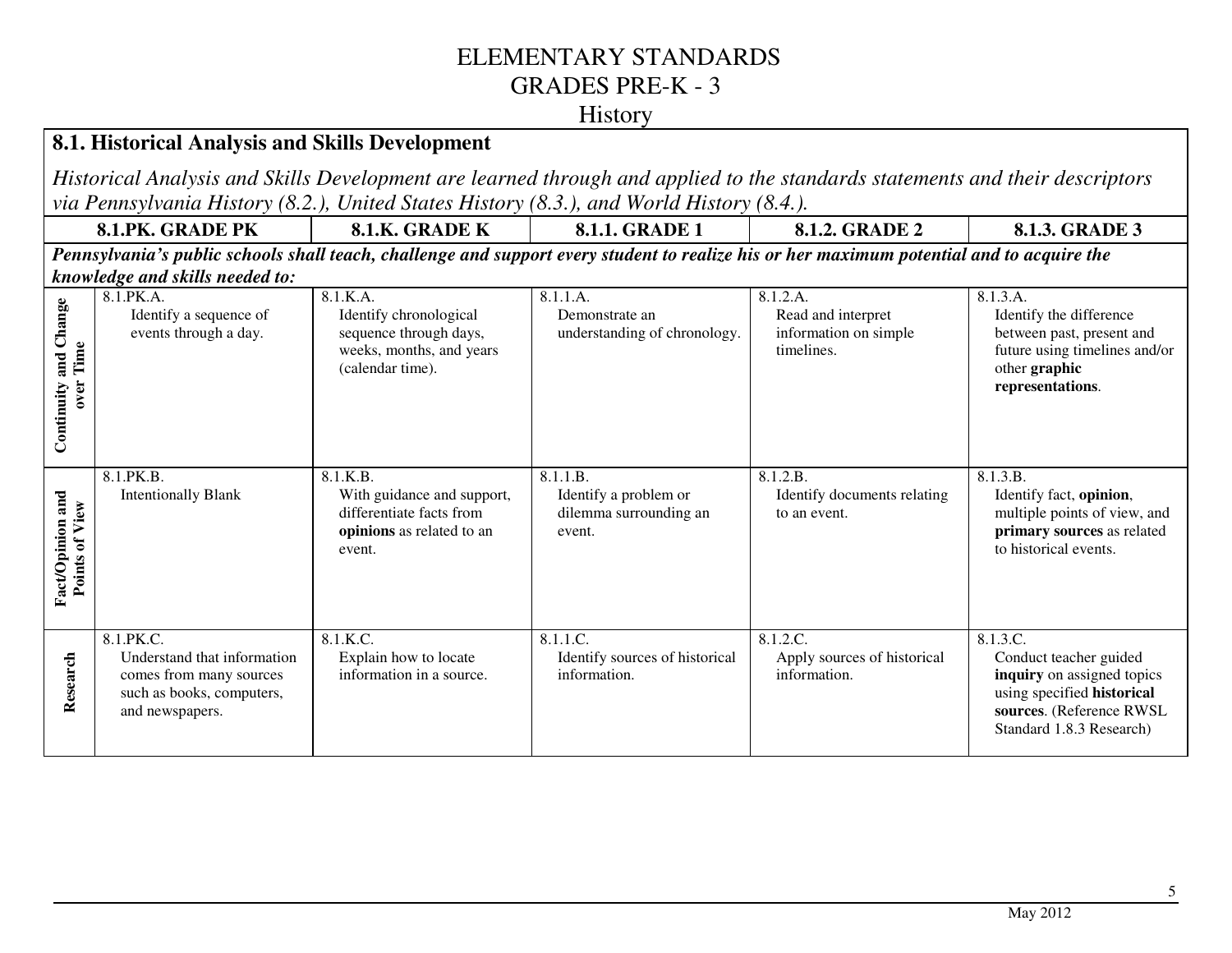| 8.2. Pennsylvania History                                   |                                         |                                                                                                     |                                                                                              |                                                                                                                                           |                                                                                                                                                                                                              |
|-------------------------------------------------------------|-----------------------------------------|-----------------------------------------------------------------------------------------------------|----------------------------------------------------------------------------------------------|-------------------------------------------------------------------------------------------------------------------------------------------|--------------------------------------------------------------------------------------------------------------------------------------------------------------------------------------------------------------|
|                                                             | 8.2.PK. GRADE PK                        | 8.2.K. GRADE K                                                                                      | 8.2.1. GRADE 1                                                                               | 8.2.2. GRADE 2                                                                                                                            | 8.2.3. GRADE 3                                                                                                                                                                                               |
|                                                             |                                         |                                                                                                     |                                                                                              | Pennsylvania's public schools shall teach, challenge and support every student to realize his or her maximum potential and to acquire the |                                                                                                                                                                                                              |
|                                                             | knowledge and skills needed to:         |                                                                                                     |                                                                                              |                                                                                                                                           |                                                                                                                                                                                                              |
| Contributions from<br>Individuals and Groups (PA)           | 8.2.PK.A.<br><b>Intentionally Blank</b> | 8.2.K.A.<br>Identify people in authority.                                                           | 8.2.1.A.<br>Identify groups of people<br>who contribute to a<br>community.                   | 8.2.2.A.<br>Identify historical figures in<br>the local community.                                                                        | 8.2.3.A.<br>Identify the social, political,<br>cultural, and economic<br>contributions of individuals<br>and groups from<br>Pennsylvania.                                                                    |
| <b>Historical Documents, Artifacts,<br/>and Places (PA)</b> | 8.2.PK.B.<br><b>Intentionally Blank</b> | 8.2.K.B.<br>Examine photographs of<br>documents, artifacts, and<br>paces unique to<br>Pennsylvania. | 8.2.1.B.<br>Identify symbols, slogans,<br>or mottos that are<br>representative of the state. | 8.2.2.B.<br>Identify important buildings,<br>statutes, and monuments<br>associated with the state's<br>history.                           | 8.2.8.B.<br>Identify historical<br>documents, artifacts, and<br>places critical to<br>Pennsylvania history.<br>Locate historical<br>documents, artifacts, and<br>places critical to<br>Pennsylvania history. |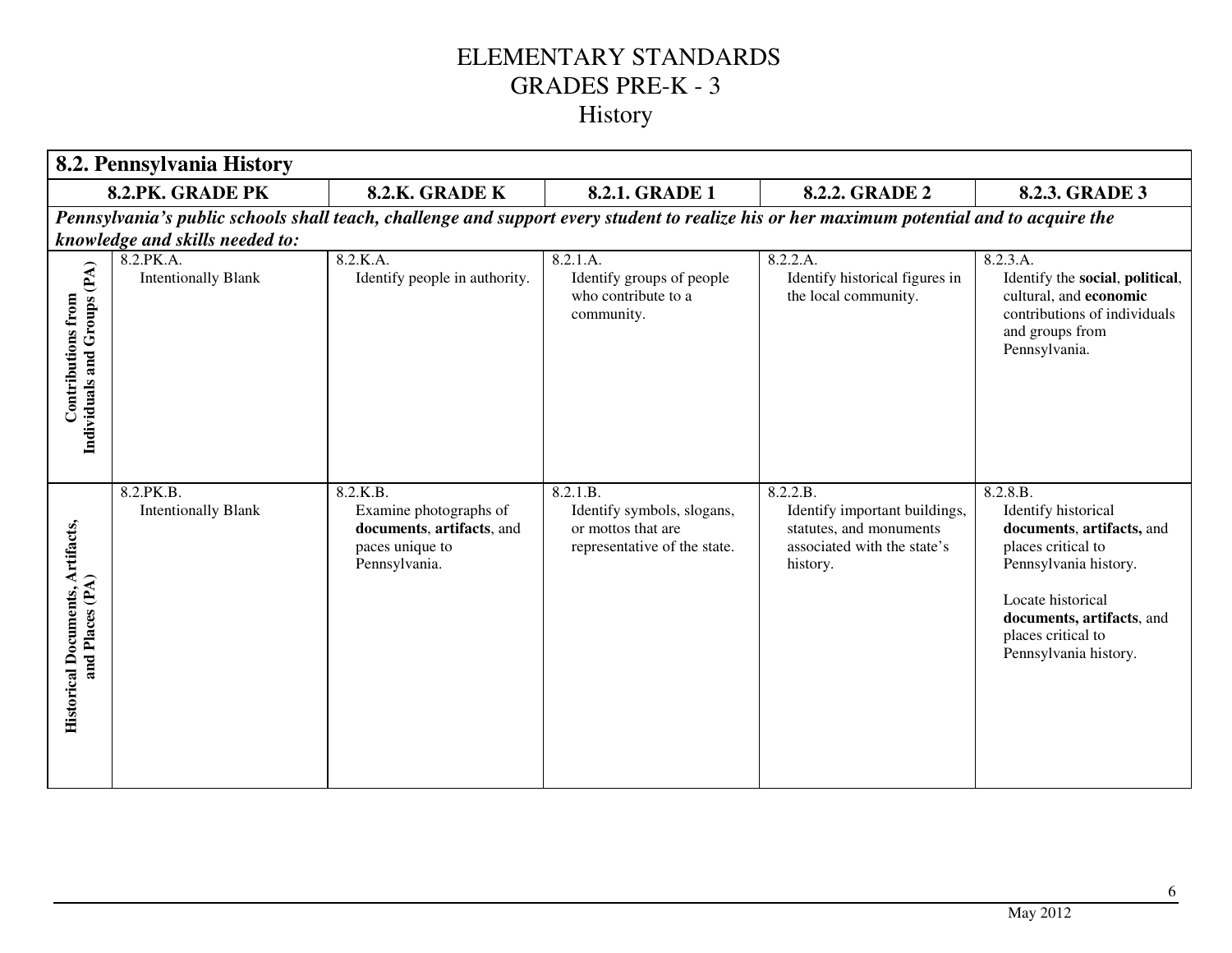#### History

|                                                  | 8.2. Pennsylvania History               |                                                                                                                                           |                                                                                                             |                                                                                                                                                     |                                                                                                                                                                                                                                                                                         |
|--------------------------------------------------|-----------------------------------------|-------------------------------------------------------------------------------------------------------------------------------------------|-------------------------------------------------------------------------------------------------------------|-----------------------------------------------------------------------------------------------------------------------------------------------------|-----------------------------------------------------------------------------------------------------------------------------------------------------------------------------------------------------------------------------------------------------------------------------------------|
|                                                  | 8.2.PK. GRADE PK                        | 8.2.K. GRADE K                                                                                                                            | 8.2.1. GRADE 1                                                                                              | <b>8.2.2. GRADE 2</b>                                                                                                                               | 8.2.3. GRADE 3                                                                                                                                                                                                                                                                          |
|                                                  | knowledge and skills needed to:         | Pennsylvania's public schools shall teach, challenge and support every student to realize his or her maximum potential and to acquire the |                                                                                                             |                                                                                                                                                     |                                                                                                                                                                                                                                                                                         |
| Impact of Continnity and Change<br>on PA History | 8.2.PK.C.<br><b>Intentionally Blank</b> | 8.2.K.C.<br><b>Intentionally Blank</b>                                                                                                    | 8.2.1.C.<br>Identify holiday and<br>cultural celebrations in a<br>community and why they<br>are celebrated. | 8.2.2.C.<br>Identify how commerce<br>and industry and social<br>organizations have<br>changed over time in<br>Pennsylvania.                         | 8.2.3.C.<br>Identify and describe how<br>continuity and change have<br>impacted Pennsylvania<br>history.<br>• Belief systems and<br>religions<br>Commerce and industry<br>Technology<br>Politics and government<br>Physical and human<br>geography<br>Social organizations<br>$\bullet$ |
| Conflict and Cooperation (PA)                    | 8.2.PK.D.<br><b>Intentionally Blank</b> | 8.2.K.D.<br>Demonstrate an<br>understanding of conflict.                                                                                  | 8.2.1.D.<br>Identify historical conflict<br>in the community.                                               | 8.2.2.D.<br>Identify how conflict is<br>impacted by ethnicity and<br>race, working conditions,<br>immigration, military<br>conflict, and economics. | 8.2.3.D.<br>Identify and describe how<br>conflict and cooperation<br>among groups and<br>organizations have impacted<br>the history and development<br>of Pennsylvania.<br>Ethnicity and race<br>Working conditions<br>Immigration<br>Military conflict<br>Economic stability           |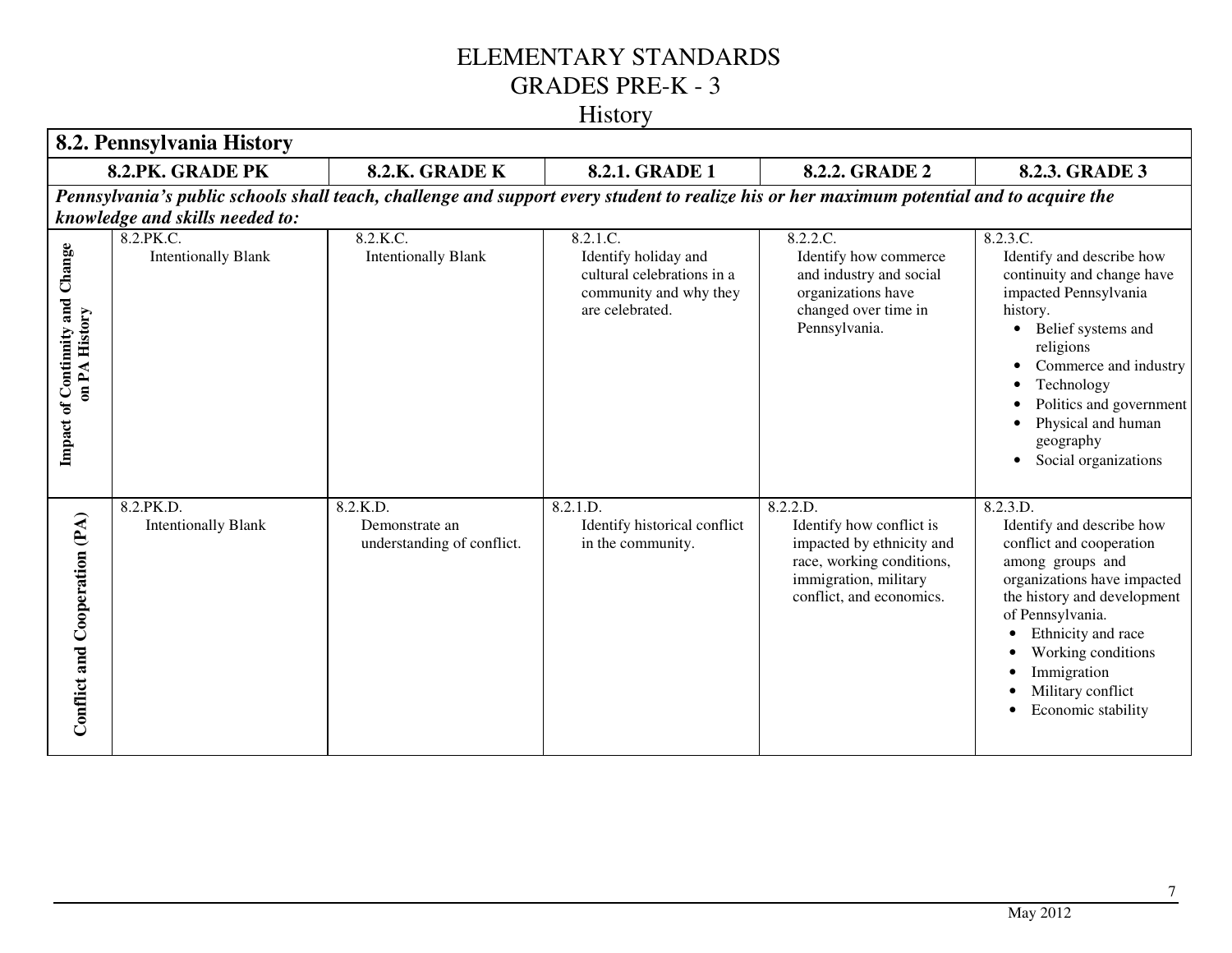|                                                              | <b>8.3. United States History</b>       |                                                                                                                                           |                                                                                         |                                                                                                      |                                                                                                                                                                      |
|--------------------------------------------------------------|-----------------------------------------|-------------------------------------------------------------------------------------------------------------------------------------------|-----------------------------------------------------------------------------------------|------------------------------------------------------------------------------------------------------|----------------------------------------------------------------------------------------------------------------------------------------------------------------------|
|                                                              | 8.3.PK. GRADE PK                        | 8.3.K. GRADE K                                                                                                                            | <b>8.3.1. GRADE 1</b>                                                                   | <b>8.3.2. GRADE 2</b>                                                                                | 8.3.3. GRADE 3                                                                                                                                                       |
|                                                              |                                         | Pennsylvania's public schools shall teach, challenge and support every student to realize his or her maximum potential and to acquire the |                                                                                         |                                                                                                      |                                                                                                                                                                      |
|                                                              | knowledge and skills needed to:         |                                                                                                                                           |                                                                                         |                                                                                                      |                                                                                                                                                                      |
| Contributions of Individuals<br>and Groups (US History)      | 8.3.PK.A.<br><b>Intentionally Blank</b> | 8.3.K.A.<br><b>Identify American people</b><br>related to national holidays.                                                              | 8.3.1.A.<br>Identify Americans who<br>played a significant role in<br>American history. | 8.3.2.A.<br>Identify groups and<br>organizations and their<br>contributions to the United<br>States. | 8.3.3.A.<br>Identify and describe the<br>social, political, cultural,<br>and <b>economic</b> contributions<br>of individuals and groups in<br>United States history. |
|                                                              |                                         |                                                                                                                                           |                                                                                         |                                                                                                      |                                                                                                                                                                      |
| <b>Historical Documents</b><br>and Artifacts<br>(US History) | 8.3.PK.B.<br><b>Intentionally Blank</b> | 8.3.K.B.<br>Identify documents and<br>artifacts important to the<br>classroom community.                                                  | 8.3.1.B.<br><b>Identify American</b><br>landmarks and their<br>significance.            | 8.3.2.B.<br><b>Identify American artifacts</b><br>and their importance in<br>American history.       | 8.3.3.B.<br>Identify and describe<br>historical documents,<br>artifacts, and places critical<br>to United States history.                                            |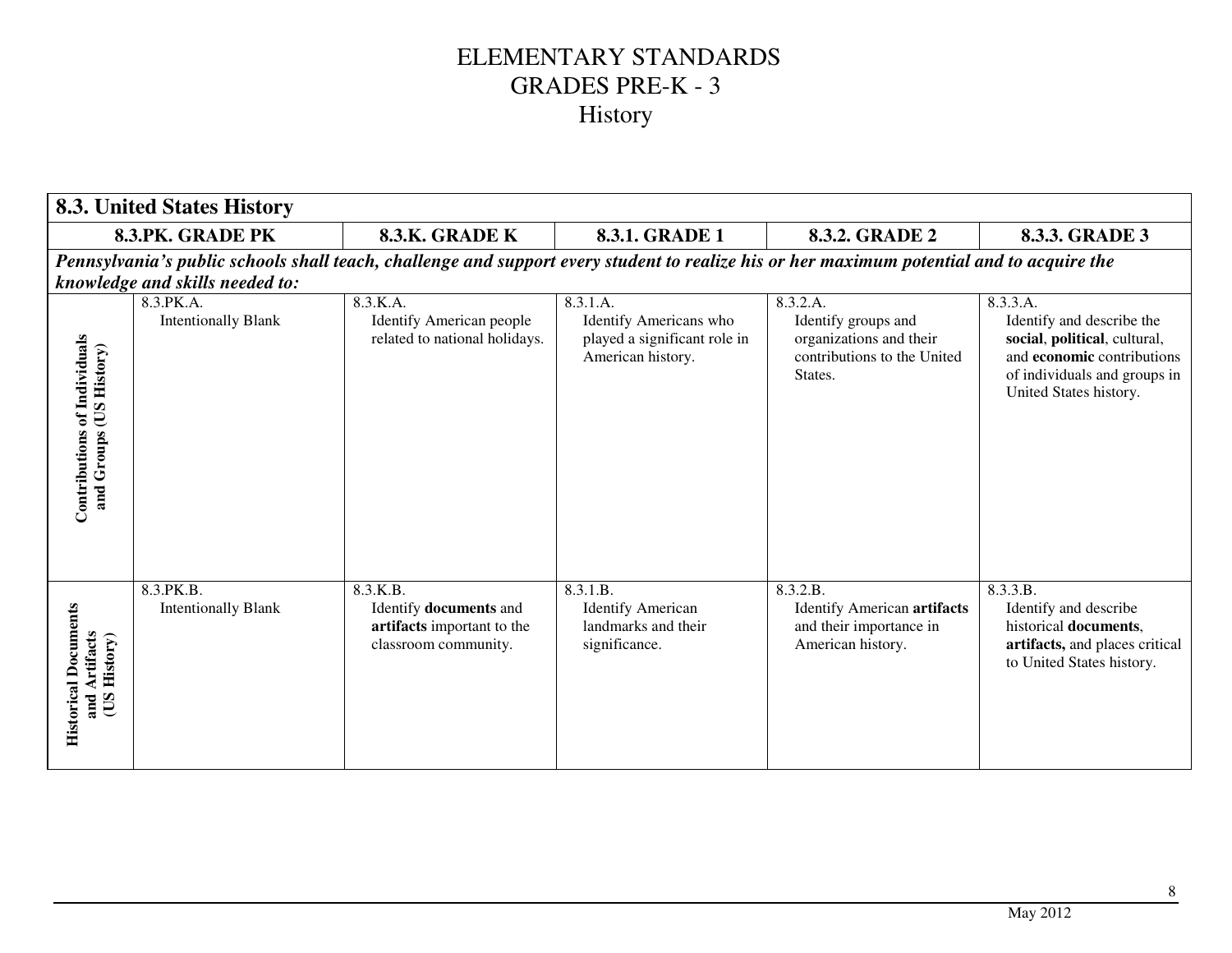# History

|                                                      | <b>8.3. United States History</b>        |                                                                                                                                           |                                                                                                            |                                                                                                                        |                                                                                                                                                                                                                                                                                       |
|------------------------------------------------------|------------------------------------------|-------------------------------------------------------------------------------------------------------------------------------------------|------------------------------------------------------------------------------------------------------------|------------------------------------------------------------------------------------------------------------------------|---------------------------------------------------------------------------------------------------------------------------------------------------------------------------------------------------------------------------------------------------------------------------------------|
|                                                      | 8.3.PK. GRADE PK                         | 8.3.K. GRADE K                                                                                                                            | 8.3.1. GRADE 1                                                                                             | 8.3.2. GRADE 2                                                                                                         | 8.3.3. GRADE 3                                                                                                                                                                                                                                                                        |
|                                                      | knowledge and skills needed to:          | Pennsylvania's public schools shall teach, challenge and support every student to realize his or her maximum potential and to acquire the |                                                                                                            |                                                                                                                        |                                                                                                                                                                                                                                                                                       |
| <b>Impact of Continuity and Change on US History</b> | 8.3.3PK.C.<br><b>Intentionally Blank</b> | 8.3.K.C.<br>Demonstrate an<br>understanding of time order.                                                                                | 8.3.1.C.<br>Identify examples of change.                                                                   | 8.3.2.C.<br>Identify facts related to how<br>different people describe the<br>same event at different time<br>periods. | 8.3.3.C.<br>Demonstrate an<br>understanding of how people<br>in different times and places<br>view the world.                                                                                                                                                                         |
| <b>Conflict and Cooperation</b><br>(United States)   | 8.3.PK.D.<br><b>Intentionally Blank</b>  | 8.3.K.D.<br><b>Intentionally Blank</b>                                                                                                    | 8.3.1.D.<br>Identify conflict and<br>describe ways to cooperate<br>with others by making<br>smart choices. | 8.3.2.D.<br>Demonstrate an understanding<br>of how different groups<br>describe the same event or<br>situation.        | 8.3.3.D.<br>Identify and describe how<br>conflict and cooperation<br>among groups and<br>organizations have<br>impacted the history and<br>development of the US.<br><b>Ethnicity</b> and race<br>Working conditions<br>Immigration<br>Military conflict<br><b>Economic</b> stability |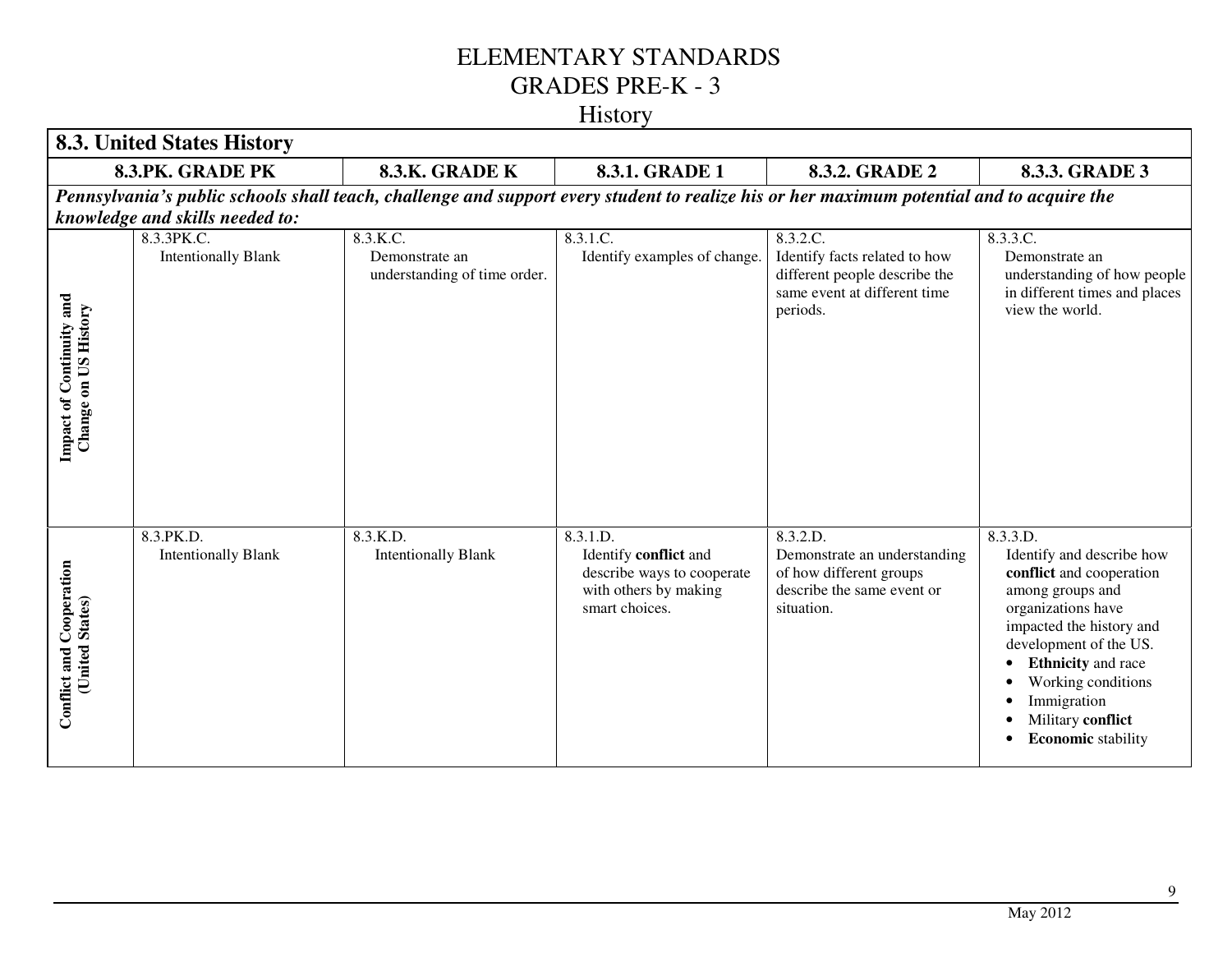|                                                              | 8.4. World History                      |                                                |                                                                                                                                           |                                                                                      |                                                                                                                       |
|--------------------------------------------------------------|-----------------------------------------|------------------------------------------------|-------------------------------------------------------------------------------------------------------------------------------------------|--------------------------------------------------------------------------------------|-----------------------------------------------------------------------------------------------------------------------|
|                                                              | 8.4.PK. GRADE PK                        | 8.4.K. GRADE K                                 | 8.4.1. GRADE 1                                                                                                                            | 8.4.2. GRADE 2                                                                       | 8.4.3. GRADE 3                                                                                                        |
|                                                              |                                         |                                                | Pennsylvania's public schools shall teach, challenge and support every student to realize his or her maximum potential and to acquire the |                                                                                      |                                                                                                                       |
|                                                              | knowledge and skills needed to:         |                                                |                                                                                                                                           |                                                                                      |                                                                                                                       |
| Contributions of Individuals and<br>Groups (World)           | 8.4.PK.A.<br><b>Intentionally Blank</b> | 8.4.K.A.<br>Explain how cultures<br>celebrate. | 8.4.1.A.<br>Explain why cultures<br>celebrate.                                                                                            | 8.4.2.A.<br>Explain why cultures have<br>commemorations and<br>remembrances.         | 8.4.3.A.<br>Identify the elements of<br>culture and ethnicity.                                                        |
| <b>Historical Documents, Artifacts,</b><br>and Sites (World) | 8.4.PK.B.<br><b>Intentionally Blank</b> | 8.4.K.B.<br><b>Intentionally Blank</b>         | 8.4.1.B.<br>Explain the importance of<br>world landmarks.                                                                                 | 8.4.2.B.<br>Explain the significance of<br>historical documents on<br>world history. | 8.4.3.B.<br>Examine the effects of<br>selected artifacts, historical<br>documents, and related<br>sites on the world. |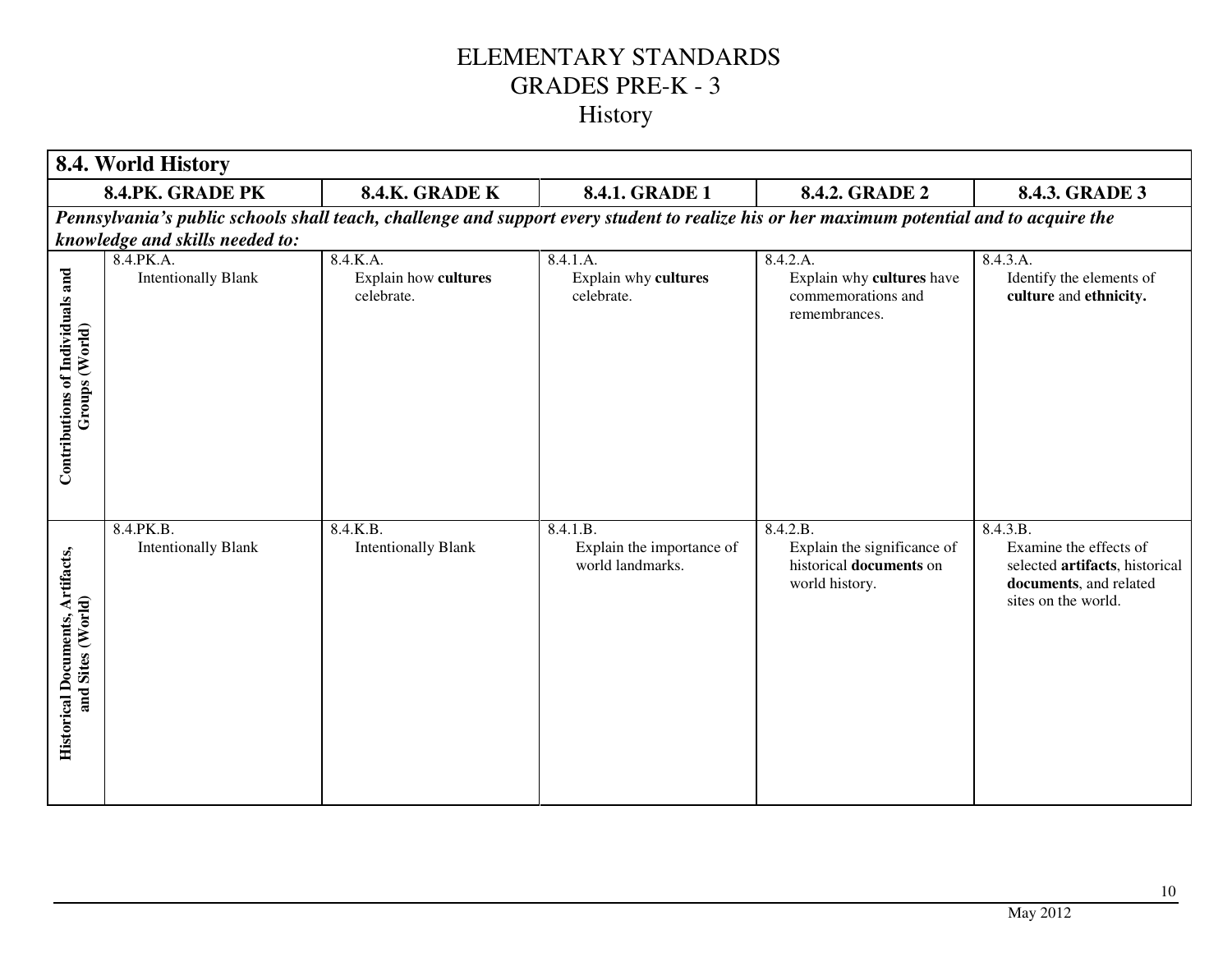#### History

|                                            | 8.4. World History                                    |                                                                                                   |                                                                                             |                                                                                                                                           |                                                                                                              |
|--------------------------------------------|-------------------------------------------------------|---------------------------------------------------------------------------------------------------|---------------------------------------------------------------------------------------------|-------------------------------------------------------------------------------------------------------------------------------------------|--------------------------------------------------------------------------------------------------------------|
|                                            | 8.4.PK. GRADE PK                                      | 8.4.K. GRADE K                                                                                    | 8.4.1. GRADE 1                                                                              | <b>8.4.2. GRADE 2</b>                                                                                                                     | 8.4.3. GRADE 3                                                                                               |
|                                            | knowledge and skills needed to:                       |                                                                                                   |                                                                                             | Pennsylvania's public schools shall teach, challenge and support every student to realize his or her maximum potential and to acquire the |                                                                                                              |
| Impact of Continuity and Change<br>(World) | $8.4.PK.\overline{C}$ .<br><b>Intentionally Blank</b> | 8.4.K.C.<br>Identify different<br>celebrations of different<br>cultures from around the<br>world. | 8.4.1.C.<br>Identify holidays and<br>ceremonies of selected<br>world cultures.              | 8.4.2.C.<br>Identify how cultures have<br>commemorations and<br>remembrances.                                                             | 8.4.3.C.<br>Compare and contrast<br>selected world cultures.                                                 |
| Conflict and Cooperation<br>(World)        | 8.4.PK.D.<br><b>Intentionally Blank</b>               | 8.4.K.D.<br>Demonstrate an<br>understanding of conflict<br>and cooperation.                       | 8.4.1.D.<br>Describe examples of<br>conflict and cooperation in<br>the classroom community. | 8.4.2.D.<br>Identify global issues that<br>require cooperation among<br>nations.                                                          | 8.4.3.D.<br>Identify conflict and<br>cooperation among groups<br>and organizations from<br>around the world. |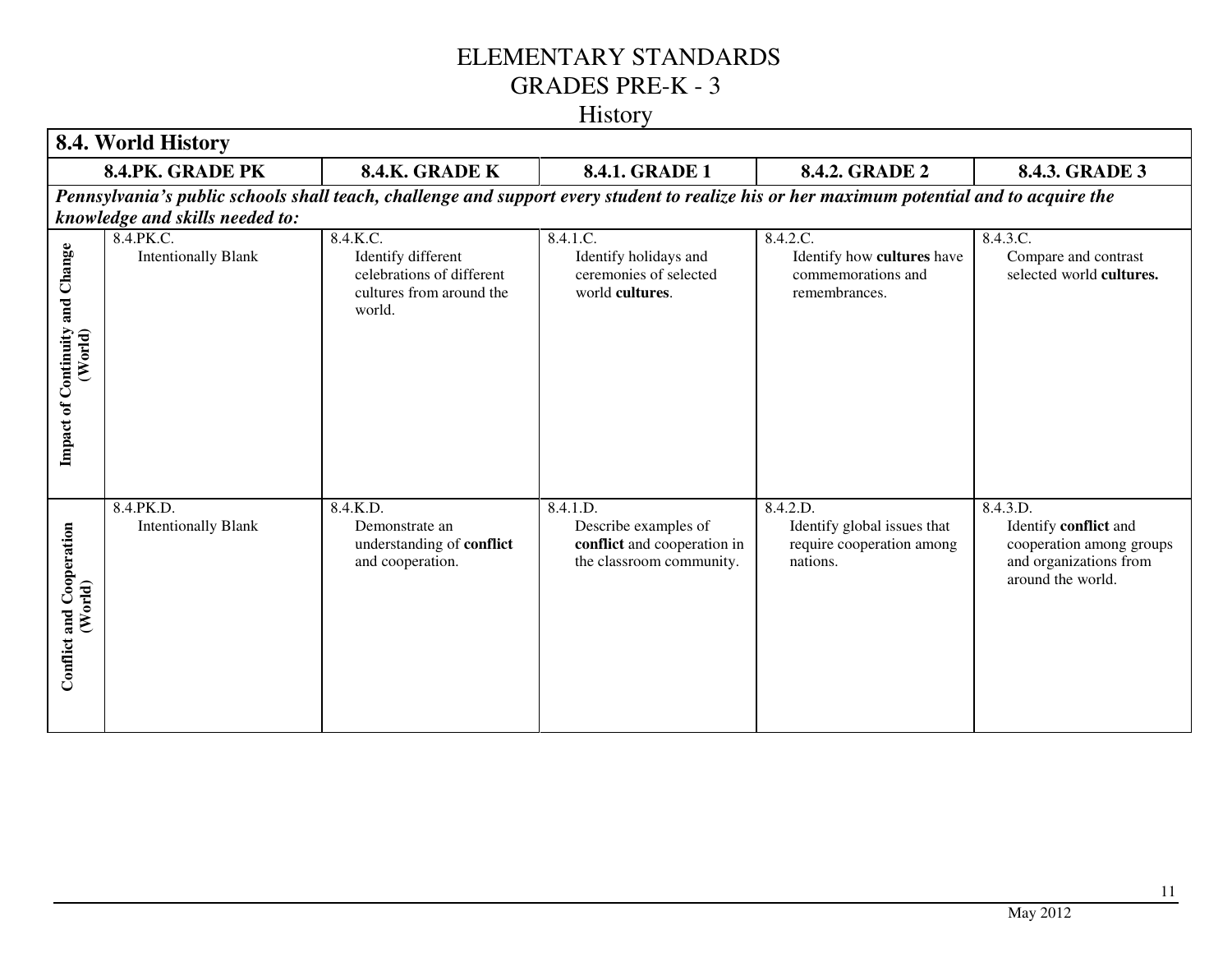#### **XXIV. GLOSSARY**

| Artifact:                       | Any object made by human work or skill.                                                                                                                          |  |
|---------------------------------|------------------------------------------------------------------------------------------------------------------------------------------------------------------|--|
| <b>Conflict:</b>                | The opposition of persons or groups that gives rise to dramatic action. Such actions could include the use of<br>force as in combat.                             |  |
| <b>Context of Events:</b>       | The circumstances that form the environment within which something that is particularly significant,<br>interesting, exciting, or unusual exists or takes place. |  |
| <b>Culture:</b>                 | The beliefs, customs, practices, and social behavior of a particular nation or people.                                                                           |  |
| Document:                       | A formal piece of writing that provides information or acts as a record of events or arrangements.                                                               |  |
| Economic:                       | Relating to the production, distribution, and consumption of goods and services.                                                                                 |  |
| <b>Ethnicity:</b>               | Identification of people sharing common history, cultural, racial, and or religious backgrounds.                                                                 |  |
| <b>Graphic Representations:</b> | Visual examples.                                                                                                                                                 |  |
| <b>Historical Source:</b>       | A person, organization, book, map, graph, table, or other text that supplies information or evidence.                                                            |  |
|                                 |                                                                                                                                                                  |  |
| <b>Human Geography:</b>         | This classification, sometimes called cultural geography, involves all phases of human social life in relation to<br>the physical earth.                         |  |
| <b>Inquiry:</b>                 | A request for information.                                                                                                                                       |  |
| <b>Opinion:</b>                 | The view somebody takes about an issue, especially when it is based solely on personal judgment.                                                                 |  |
| <b>Political:</b>               | Relating to government.                                                                                                                                          |  |